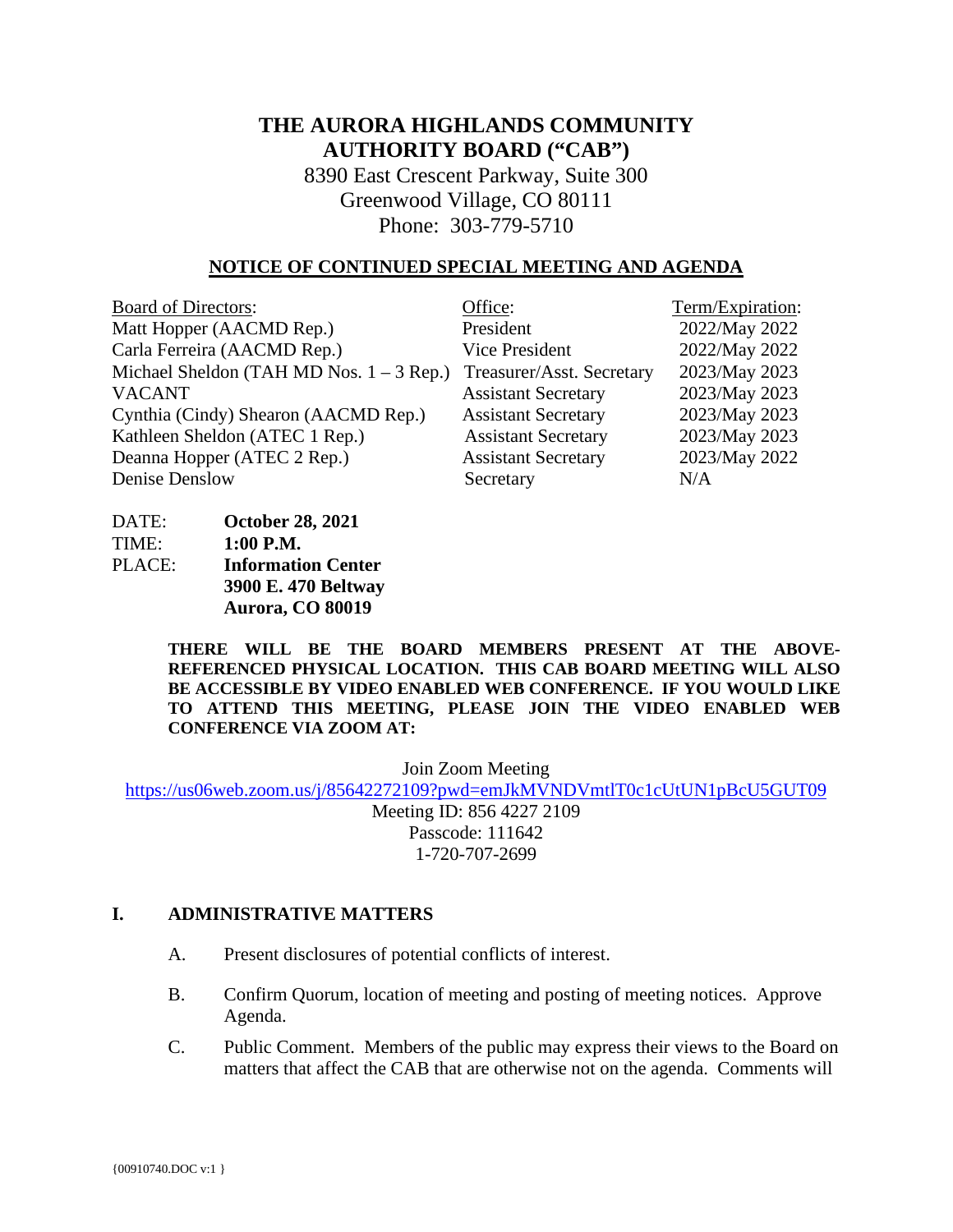The Aurora Highlands Community Authority Board October 28, 2021 Page 2

be limited to three (3) minutes per person.

### **II. CONSENT AGENDA**

Consent Agenda – These items are considered to be routine and will be ratified by one motion. There will be no separate discussion of these items unless a board member so requests; in which event, the item will be removed from the Consent Agenda and considered in the Regular Agenda.

A. Other.

## **III. LEGAL MATTERS**

- A. Discuss proposed Special Tax Revenue Refunding and Improvement Bonds, Series 2021A<sub>(3)</sub> ("2021A Bonds") and Subordinate Special Tax Revenue Draw Down Bonds, Series  $2021B_{(3)}$  ("2021B Bonds") in a combined maximum aggregate principal amount of up to \$375,000,000 (collectively, the "2021 Bonds") (enclosure).
	- 1. Discuss update to In-Tract cost assumption.
	- 2. Discuss and consider approval of Engagement Letter with Sherman & Howard L.L.C. as District Special Counsel in connection with the issuance of the CAB's 2021A Bonds (*previously included in original packet*).
	- 3. Acknowledge Amended and Restated Inclusion Agreement (Aurora Highlands, LLC / GVR King LLC / GVRE 470 LLC / Green Valley East LLC / SJSA Investments LLC / Aurora Highlands Holdings LLC / Property West of Powhaton) by and among Aerotropolis Area Coordinating Metropolitan District ("AACMD"), Aurora Highlands, LLC, GVR King LLC, GVRE 470 LLC, Green Valley East LLC, SJSA Investments LLC and Aurora Highlands Holdings LLC.
	- 4. Acknowledge Amended and Restated Inclusion Agreement (Aurora Tech Center Holdings, LLC / Aurora Tech Center Development, LLC / Property East of Powhaton) by and among AACMD, Aurora Tech Center Holdings, LLC and Aurora Tech Center Development, LLC.
	- 5. Acknowledge Amended and Restated Inclusion Agreement (GVR King Commercial LLC / Property East of Powhaton) by and among AACMD, GVR King Commercial LLC and Aurora Tech Center Development, LLC.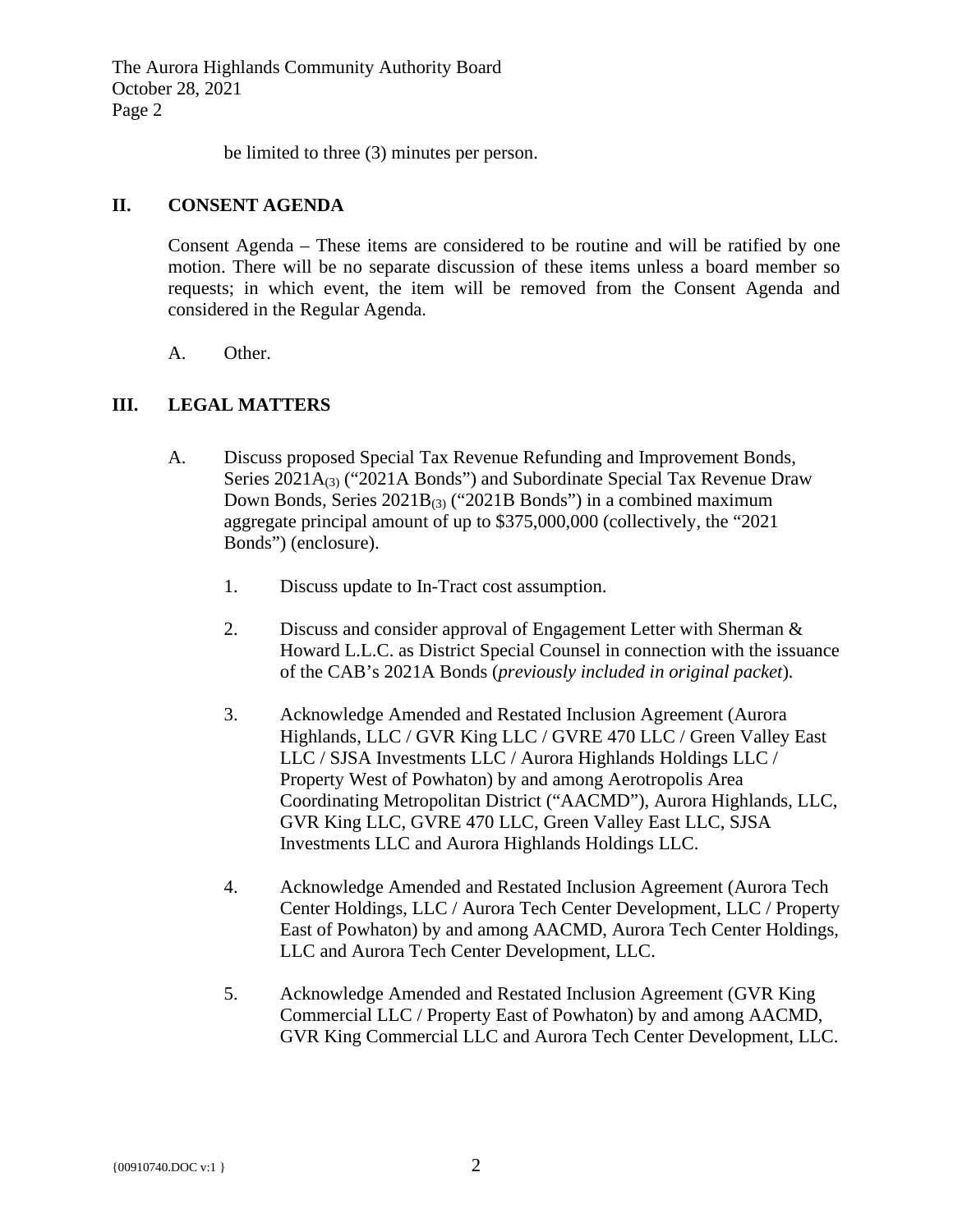- 6. Discuss status of Termination of Inclusion and Exclusion Agreement (Parcels Within Section 20) by and among First Creek Ranch Metropolitan District ("FCRMD"), AACMD and Aurora Highlands, LLC.
- 7. Discuss and consider approval of Amended and Restated Capital Construction and Reimbursement Agreement (In-Tract Improvements) by and between the CAB and Aurora Highlands, LLC (enclosure).
- 8. Discuss and consider approval of Agreement Regarding Coordination of Facilities Funding for ATEC Development Area by and between the CAB and Aurora Tech Center Development, LLC (enclosure).
- 9. Discuss and consider approval of Termination of Intergovernmental Agreement for Coordination of Facilities Funding for ATEC Development Area by and among ATEC Metropolitan District No. 1 ("ATEC 1"), the CAB and Aurora Tech Center Development, LLC (enclosure).
- 10. Discuss separate Revenue Pledge Agreements by and between the CAB and each of the following districts: ATEC 1, ATEC Metropolitan District No. 2 ("ATEC 2"), The Aurora Highlands Metropolitan District No. 1 ("TAH 1"), The Aurora Highlands Metropolitan District No. 2 ("TAH 2"), The Aurora Highlands Metropolitan District No. 3 ("TAH 3") and AACMD (*previously included in original packet*).
- 11. Discuss separate Resolutions authorizing the CAB to enter into Revenue Pledge Agreements with each of the following districts: ATEC 1, ATEC 2, TAH 1, TAH 2, TAH 3 and AACMD relating to the funding of public improvements serving the residents, occupants, property owners and taxpayers of the foregoing metropolitan districts, all of which are to be in the Authority's service area and the operation, maintenance and administration thereof; approving the forms of the Revenue Pledge Agreements; authorizing the execution and delivery thereof and performance by the Authority thereunder; authorizing incidental action; and establishing the effective date thereof (*previously included in original packet*).
- 12. Discuss and consider approval of Amended and Restated Mill Levy Allocation Policy Agreement by and among the CAB, TAH 1, TAH 2, TAH 3, AACMD, ATEC 1, and ATEC 2 (enclosure).
- 13. Discuss status of Certificate and Waiver (Up to \$165,159,327 The Aurora Highlands Community Authority Board Special Tax Revenue Draw-Down Bonds, Series 2020A) by Oxnard Financial, LLC.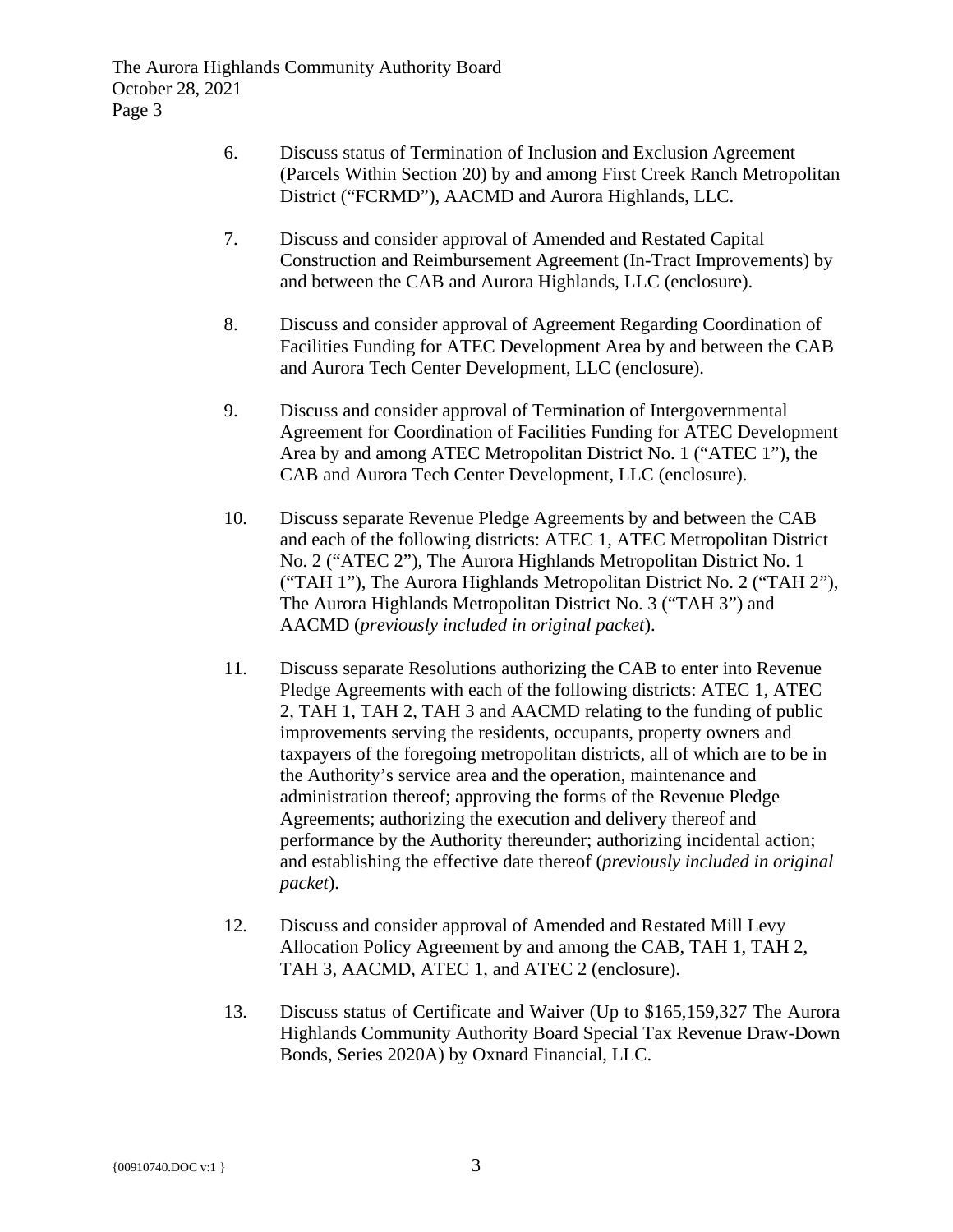The Aurora Highlands Community Authority Board October 28, 2021 Page 4

> 14. Discuss status of Certificate and Waiver (Up to \$32,338,830 The Aurora Highlands Community Authority Board Subordinate Special Tax Revenue Draw-Down Bonds, Series 2020B) by Aurora Highlands, LLC.

### 15. FIRST READING (2021 BONDS)

- a. Discuss Resolution authorizing the issuance of the CAB's 2021 Bonds, for the purpose of financing public improvements serving the residents, occupants, property owners and taxpayers of the CAB's service area and paying the costs incidental to the issuance of the Bonds; approving forms of the indentures of trust and other related documents and instruments and authorizing the execution and delivery thereof and performance by the CAB thereunder; appointing an CAB Representative to act on behalf of the CAB under such indentures of trust; appointing an Authorized Delegate to make certain determinations relating to the Bonds as authorized under Section 11-57-205, C.R.S..; authorizing incidental action; and establishing the effective date thereof ("2021 Bond Resolution") (*Resolution previously included in the original packet*) (enclosure – Indentures)
- b. Consider approval, at this First Reading, of placement of consideration of adoption of the proposed 2021 Bond Resolution on the Agenda for a Second Reading during the Public Hearing to be held on the 2021 Bond Resolution on November 18, 2021 at 1:00 p.m. at the Information Center, 3900 E. 470 Beltway, Aurora, CO 80019 and via Zoom.
- B. Discuss and consider approval of Shared Use Intergovernmental Agreement by and between the CAB and Adams-Arapahoe 28J School District *(previously included in the original packet*).

## **IV. FINANCIAL MATTERS**

A. Other.

## **V. MANAGER MATTERS**

A. Manager's Report.

### **VI. COVENANT ENFORCEMENT AND COMMUNITY ENGAGEMENT MATTERS**

A. Other